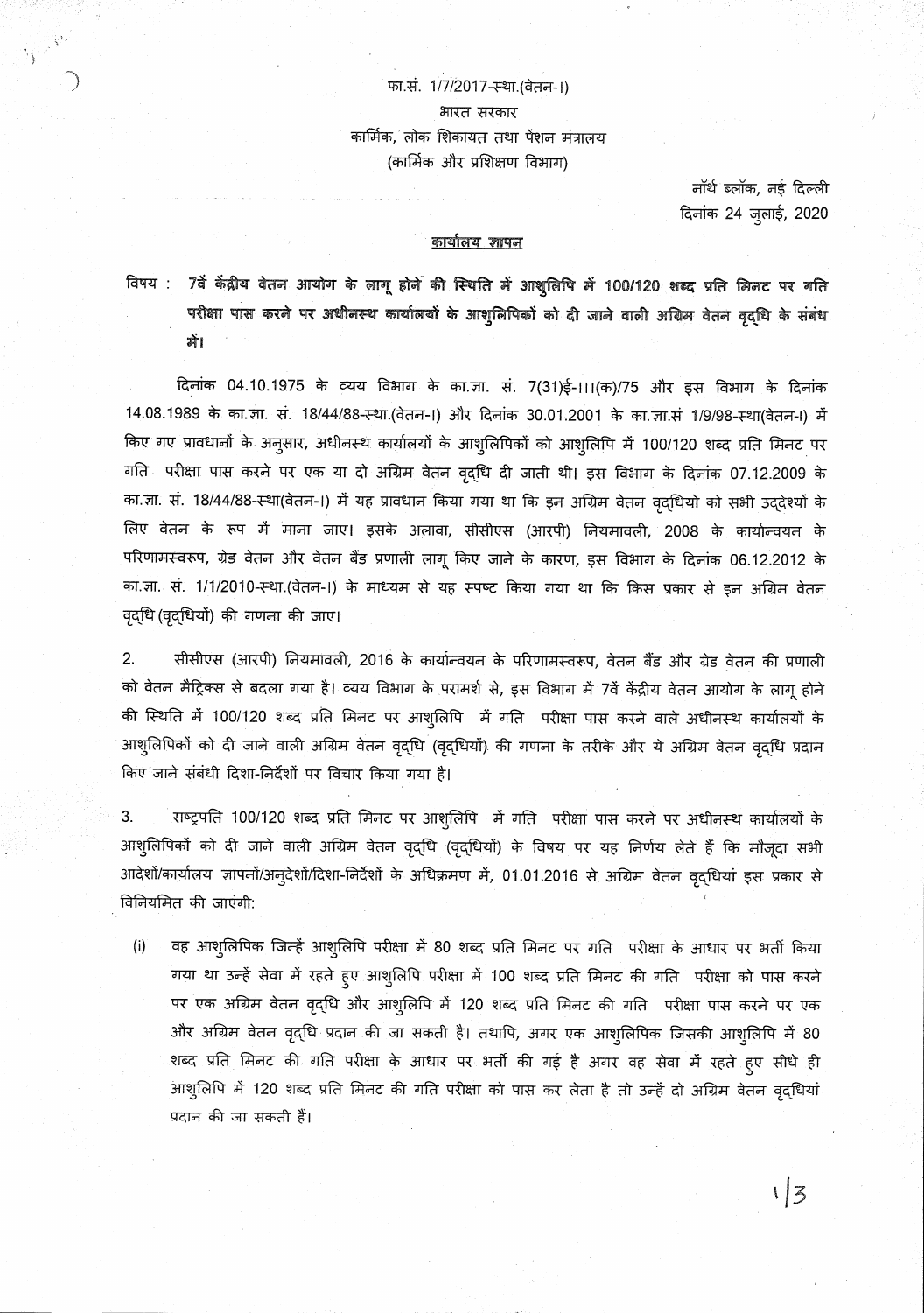- वह आशुलिपिक, जिसकी भर्ती आशुलिपि में 100 शब्द प्रति मिनट की गति परीक्षा के आधार पर की गई थी,  $(ii)$ उन्हें सेवा में रहते हुए आशुलिपि में 120 शब्द प्रति मिनट की गति परीक्षा को पास करने पर एक अग्रिम वेतन वृद्धि प्रदान की जा सकती है।
- ये गति परीक्षाएं विभागीय प्राधिकारियों सहित उचित रूप से गठित प्राधिकारियों द्वारा आयोजित की जाएगी।  $(iii)$
- ये अग्रिम वेतन वृद्धियां परीक्षा पास करने की तिथि से प्रदान की जाएंगी।  $(iv)$
- इन अग्रिम वेतन वृद्धियों का भावी वेतन वृद्धि में आमेलन नहीं किया जाएगा और यह अग्रिम वेतन  $(v)$ वृदधियां प्रदान किए जाने के पश्चात अगली वेतन वृद्धि की तिथि वही रहेगी। इन अग्रिम वेतन वृद्धियों के कारण वेतन नियतन करने हेतु अगले वेतन वृद्धि की तिथि से वेतन निर्धारण का कोई विकल्प उपलब्ध नहीं होगा/इसकी अनुमति नहीं दी जाएगी।
- मूल वेतन के अतिरिक्त, इन अग्रिम वेतन वृद्धियों की राशि को अलग घटक के रूप में रखा जाएगा और  $(vi)$ उसे सभी उददेश्यों के लिए वेतन के रूप में गिना जाएगा। इसके अलावा, पदोन्नति पर वेतन निर्धारण के उद्देश्य से अथवा एमएसीपी प्रदान किए जाने पर उच्चतर मान (स्केल) में रखे जाने और वेतनमान अथवा वेतन संरचना आदि में संशोधन किए जाने के कारण अगर इन अग्रिम वेतन वृद्धियों पर विचार किया जाता है तो इन अग्रिम वेतन वृद्धियों को अब एक अलग घटक के रूप में नहीं माना जाएगा।

 $(vii)$ 

उन आशुलिपिकों के संबंध में, जो कि सीसीएस (आरपी) नियमावली, 2016 के कार्यान्वयन के पश्चात यह अग्रिम वेतन वृद्धि प्रदान किए जाने हेत् योग्य हो जाते हैं, उन्हें जैसा कि नीचे दिया गया है उध्वधिर स्तर पर जिसमें सरकारी कर्मचारी को परीक्षा पास करने की तिथि से रखा गया है, एक/दो अग्रिम वेतन वृद्धियां (जैसा भी मामला हो) प्रदान की जा सकती है:

| 1. | वृदधि प्रदान किए<br>अगली वार्षिक<br>तिथि:<br>वेतन<br>जाने की   | ग्रेड                | 2400  | 2800  |
|----|----------------------------------------------------------------|----------------------|-------|-------|
|    | 01.07.2017                                                     | वेतन                 |       |       |
| 2. | प्रवीणता आशुलिपिक परीक्षा पास करने की तिथि: 25.07.2017         | स्तर                 | 4.    | 5.    |
| 3. | प्रवीणता परीक्षा पास करने की तिथि पर वेतन मैट्रिक्स में मूल    | $\mathbf{1}^{\circ}$ | 25500 | 29200 |
|    | वेतन: 30100 (स्तर-5)                                           | $2 -$                | 26300 | 30100 |
| 4. | दो अग्रिम वेतन वृद्धियां प्रदान किए जाने पर वेतन मैट्रिक्स में | $3^{\circ}$          | 27100 | 31000 |
|    |                                                                | 4.                   | 27900 | 31900 |
|    | मल्य: 31900 (स्तर-5)                                           | 5.                   | 28700 | 32900 |
| 5. | अलग घटक: 31900-30100=1800/-                                    | 6                    | 29600 | 33900 |
| 6. | 25.04.2017 को मूल वेतन=30100+1800 (अलग घटक); अगली              | 7.                   | 30500 | 34900 |
|    | वेतन वृद्धि की तिथि वही रहेगी यथा 01.07.2017                   | 8                    | 31400 | 35900 |
|    |                                                                | 9                    | 32300 | 37000 |
| 7. | 01.07.2017 (अगली वेतन वृद्धि की तिथि) को<br>मल<br>वेतन         | 10                   | 33300 | 38100 |
|    | 31000+1800 (अलग घटक)                                           |                      |       |       |

(क) दो अग्रिम वेतन वृद्धि प्रदान करने के लिए:

(ख) एक अग्रिम वेतन वृद्धि प्रदान करने के लिए:

|    | अगली वार्षिक वेतन वृद्धि प्रदान किए जाने की नियत तिथि:      | ग्रेड          | 2400        | 2800  |
|----|-------------------------------------------------------------|----------------|-------------|-------|
|    | 01.01.2018                                                  | वेतन           |             |       |
| 2. | प्रवीणता आशुलिपिक परीक्षा पास करने की तिथि: 10.09.2017      | $+17.7$        |             | $+5$  |
| 3. | प्रवीणता परीक्षा पास करने की तिथि पर वेतन मैट्रिक्स में मूल |                | 25500       | 29200 |
|    | वेतन: 34900 (स्तर-5)                                        | 2.             | 26300       | 30100 |
|    |                                                             | 3              | 27100       | 31000 |
| 4. | एक अग्रिम वेतन वृद्धि प्रदान किए जाने पर वेतन मैट्रिक्स में | $\overline{4}$ | 27900 31900 |       |
|    | मूल्य: 35900 (स्तर-5)                                       |                |             |       |

 $2/3$